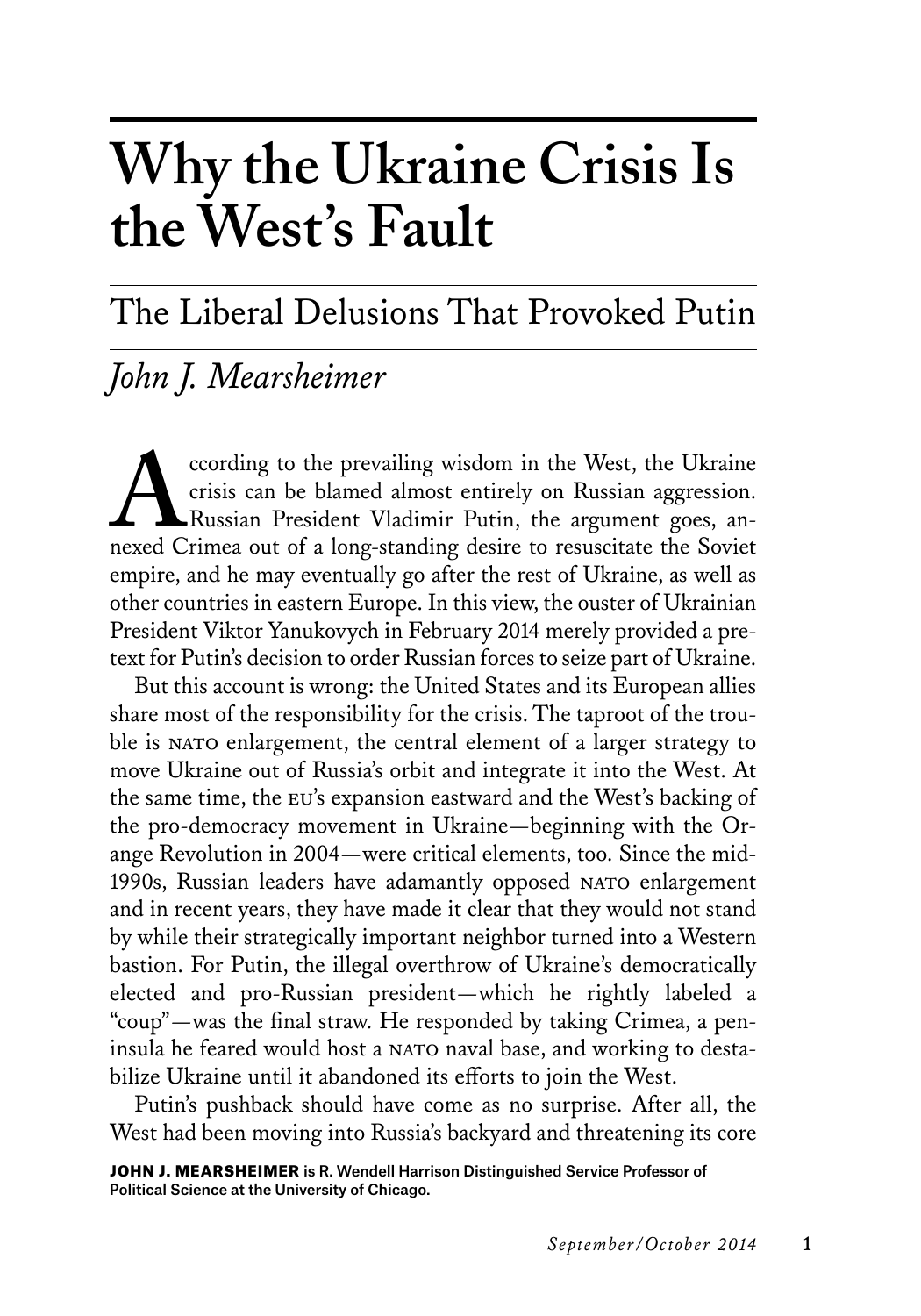strategic interests, a point Putin made emphatically and repeatedly. Elites in the United States and Europe have been blindsided by events only because they subscribe to a flawed view of international politics. They tend to believe that the logic of realism holds little relevance in the twenty-first century and that Europe can be kept whole and free on the basis of such liberal principles as the rule of law, economic interdependence, and democracy.

But this grand scheme went awry in Ukraine. The crisis there shows that realpolitik remains relevant—and states that ignore it do so at their own peril. U.S. and European leaders blundered in attempting to turn Ukraine into a Western stronghold on Russia's border. Now that the consequences have been laid bare, it would be an even greater mistake to continue this misbegotten policy.

#### **THE WESTERN AFFRONT**

As the Cold War came to a close, Soviet leaders preferred that U.S. forces remain in Europe and NATO stay intact, an arrangement they thought would keep a reunified Germany pacified. But they and their Russian successors did not want NATO to grow any larger and assumed that Western diplomats understood their concerns. The Clinton administration evidently thought otherwise, and in the mid-1990s, it began pushing for NATO to expand.

The first round of enlargement took place in 1999 and brought in the Czech Republic, Hungary, and Poland. The second occurred in 2004; it included Bulgaria, Estonia, Latvia, Lithuania, Romania, Slovakia, and Slovenia. Moscow complained bitterly from the start. During NATO's 1995 bombing campaign against the Bosnian Serbs, for example, Russian President Boris Yeltsin said, "This is the first sign of what could happen when NATO comes right up to the Russian Federation's borders. . . . The flame of war could burst out across the whole of Europe." But the Russians were too weak at the time to derail NATO's eastward movement—which, at any rate, did not look so threatening, since none of the new members shared a border with Russia, save for the tiny Baltic countries.

Then NATO began looking further east. At its April 2008 summit in Bucharest, the alliance considered admitting Georgia and Ukraine. The George W. Bush administration supported doing so, but France and Germany opposed the move for fear that it would unduly antagonize Russia. In the end, NATO's members reached a compromise: the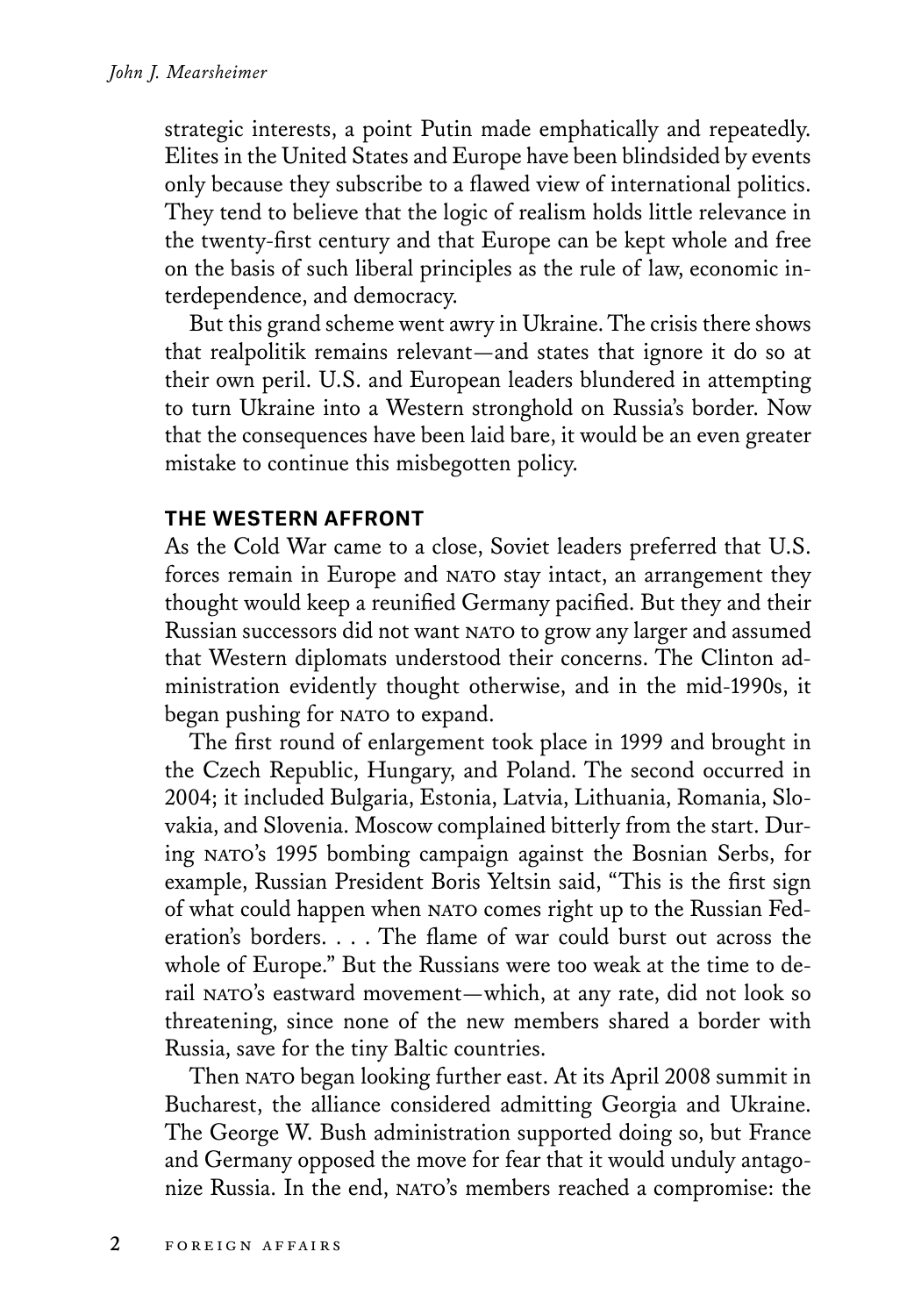alliance did not begin the formal process leading to membership, but it issued a statement endorsing the aspirations of Georgia and Ukraine and boldly declaring, "These countries will become members of NATO."

Moscow, however, did not see the outcome as much of a compromise. Alexander Grushko, then Russia's deputy foreign minister, said, "Georgia's and Ukraine's membership in the alliance is a huge strate-

gic mistake which would have most serious consequences for pan-European security." Putin maintained that admitting those two countries to NATO would represent a "direct threat" to Russia. One Russian newspaper reported that Putin, while speaking with Bush, "very transparently hinted that if Ukraine was accepted into NATO, it would cease to exist."

*U.S. and European leaders blundered in attempting to turn Ukraine into a Western stronghold on Russia's border.*

Russia's invasion of Georgia in August 2008 should have dispelled any remaining doubts about Putin's determination to prevent Georgia and Ukraine from joining NATO. Georgian President Mikheil Saakashvili, who was deeply committed to bringing his country into NATO, had decided in the summer of 2008 to reincorporate two separatist regions, Abkhazia and South Ossetia. But Putin sought to keep Georgia weak and divided—and out of NATO. After fighting broke out between the Georgian government and South Ossetian separatists, Russian forces took control of Abkhazia and South Ossetia. Moscow had made its point. Yet despite this clear warning, NATO never publicly abandoned its goal of bringing Georgia and Ukraine into the alliance. And NATO expansion continued marching forward, with Albania and Croatia becoming members in 2009.

The EU, too, has been marching eastward. In May 2008, it unveiled its Eastern Partnership initiative, a program to foster prosperity in such countries as Ukraine and integrate them into the EU economy. Not surprisingly, Russian leaders view the plan as hostile to their country's interests. This past February, before Yanukovych was forced from office, Russian Foreign Minister Sergey Lavrov accused the EU of trying to create a "sphere of influence" in eastern Europe. In the eyes of Russian leaders, EU expansion is a stalking horse for NATO expansion.

The West's final tool for peeling Kiev away from Moscow has been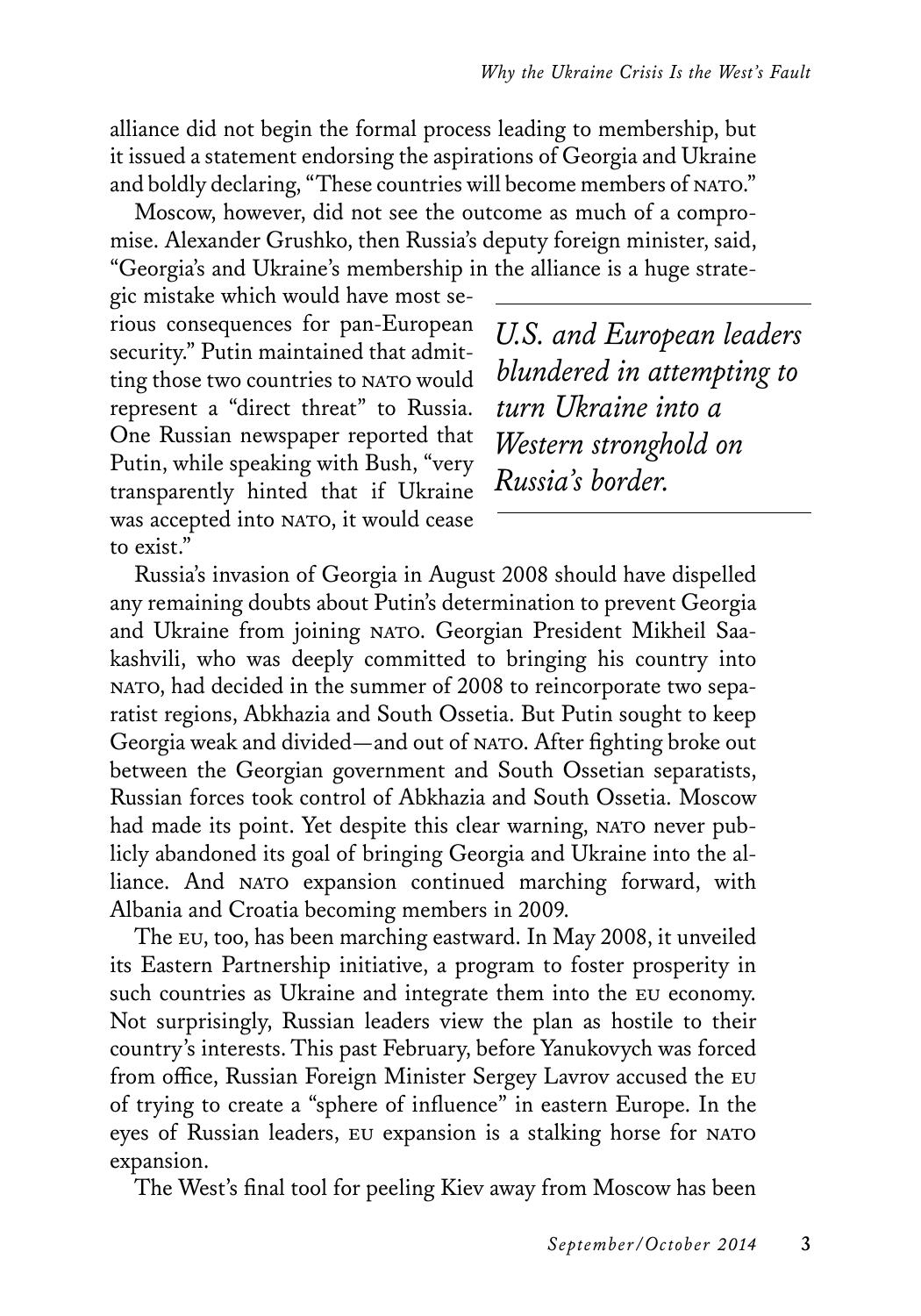its efforts to spread Western values and promote democracy in Ukraine and other post-Soviet states, a plan that often entails funding pro-Western individuals and organizations. Victoria Nuland, the U.S. assistant secretary of state for European and Eurasian affairs, estimated in December 2013 that the United States had invested more than \$5 billion since 1991 to help Ukraine achieve "the future it deserves." As part of that effort, the U.S. government has bankrolled the National Endowment for Democracy. The nonprofit foundation has funded more than 60 projects aimed at promoting civil society in Ukraine, and the NED's president, Carl Gershman, has called that country "the biggest prize." After Yanukovych won Ukraine's presidential election in February 2010, the NED decided he was undermining its goals, and so it stepped up its efforts to support the opposition and strengthen the country's democratic institutions.

When Russian leaders look at Western social engineering in Ukraine, they worry that their country might be next. And such fears are hardly groundless. In September 2013, Gershman wrote in *The Washington Post*, "Ukraine's choice to join Europe will accelerate the demise of the ideology of Russian imperialism that Putin represents." He added: "Russians, too, face a choice, and Putin may find himself on the losing end not just in the near abroad but within Russia itself."

#### **CREATING A CRISIS**

The West's triple package of policies—NATO enlargement, EU expansion, and democracy promotion—added fuel to a fire waiting to ignite. The spark came in November 2013, when Yanukovych rejected a major economic deal he had been negotiating with the EU and decided to accept a \$15 billion Russian counteroffer instead. That decision gave rise to antigovernment demonstrations that escalated over the following three months and that by mid-February had led to the deaths of some one hundred protesters. Western emissaries hurriedly flew to Kiev to resolve the crisis. On February 21, the government and the opposition struck a deal that allowed Yanukovych to stay in power until new elections were held. But it immediately fell apart, and Yanukovych fled to Russia the next day. The new government in Kiev was pro-Western and anti-Russian to the core, and it contained four high-ranking members who could legitimately be labeled neofascists.

Although the full extent of U.S. involvement has not yet come to light, it is clear that Washington backed the coup. Nuland and Repub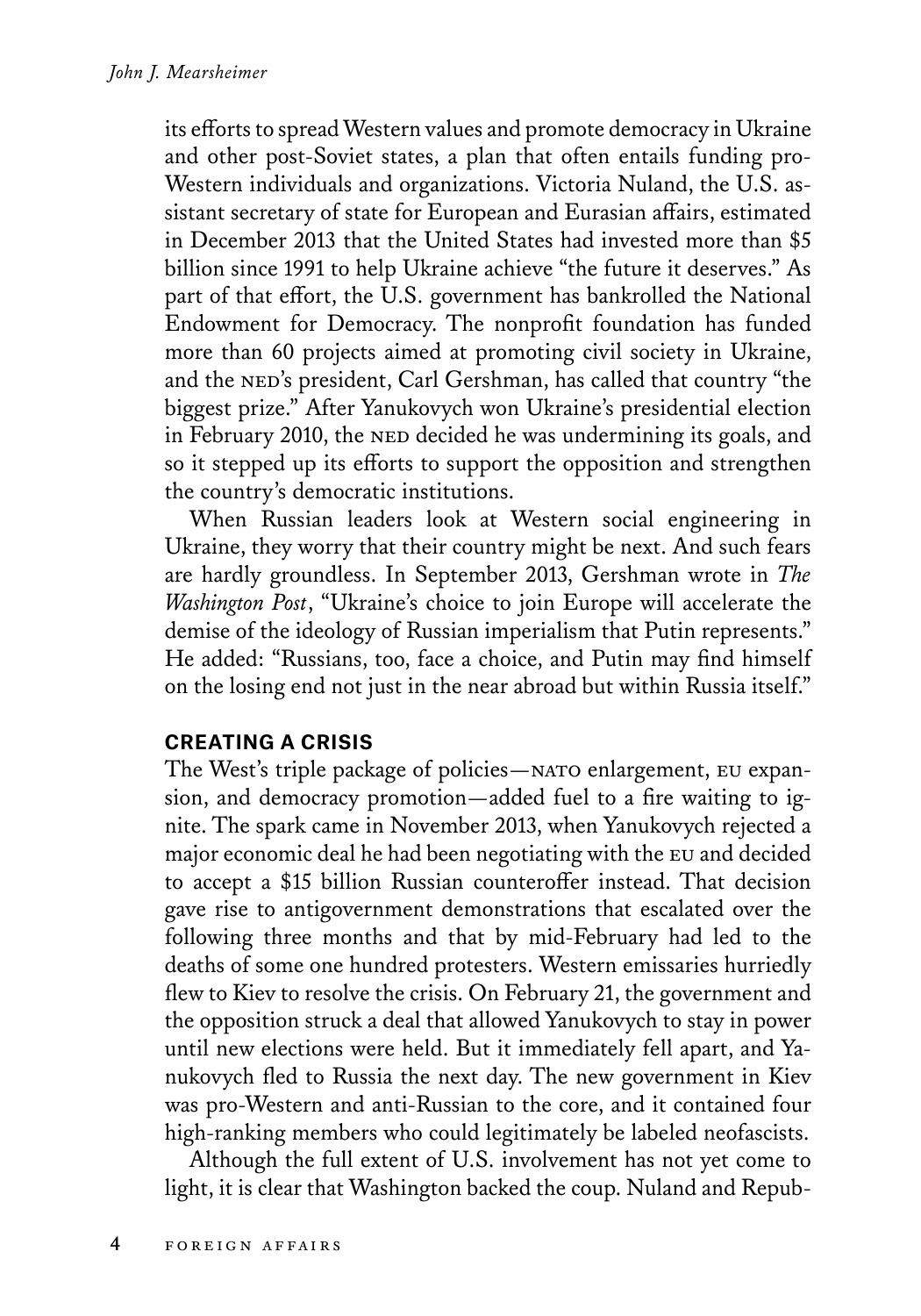lican Senator John McCain participated in antigovernment demonstrations, and Geoffrey Pyatt, the U.S. ambassador to Ukraine, proclaimed after Yanukovych's toppling that it was "a day for the history books." As a leaked telephone recording revealed, Nuland had advocated regime change and wanted the Ukrainian politician Arseniy Yatsenyuk to become prime minister in the new government, which he did. No wonder Russians of all persuasions think the West played a role in Yanukovych's ouster.

For Putin, the time to act against Ukraine and the West had arrived. Shortly after February 22, he ordered Russian forces to take Crimea from Ukraine, and soon after that, he incorporated it into Russia. The task proved relatively easy, thanks to the thousands of Russian troops already stationed at a naval base in the Crimean port of Sevastopol. Crimea also made for an easy target since ethnic Russians compose roughly 60 percent of its population. Most of them wanted out of Ukraine.

Next, Putin put massive pressure on the new government in Kiev to discourage it from siding with the West against Moscow, making it clear that he would wreck Ukraine as a functioning state before he would allow it to become a Western stronghold on Russia's doorstep. Toward that end, he has provided advisers, arms, and diplomatic support to the Russian separatists in eastern Ukraine, who are pushing the country toward civil war. He has massed a large army on the Ukrainian border, threatening to invade if the government cracks down on the rebels. And he has sharply raised the price of the natural gas Russia sells to Ukraine and demanded payment for past exports. Putin is playing hardball.

#### **THE DIAGNOSIS**

Putin's actions should be easy to comprehend. A huge expanse of flat land that Napoleonic France, imperial Germany, and Nazi Germany all crossed to strike at Russia itself, Ukraine serves as a buffer state of enormous strategic importance to Russia. No Russian leader would tolerate a military alliance that was Moscow's mortal enemy until recently moving into Ukraine. Nor would any Russian leader stand idly by while the West helped install a government there that was determined to integrate Ukraine into the West.

Washington may not like Moscow's position, but it should understand the logic behind it. This is Geopolitics 101: great powers are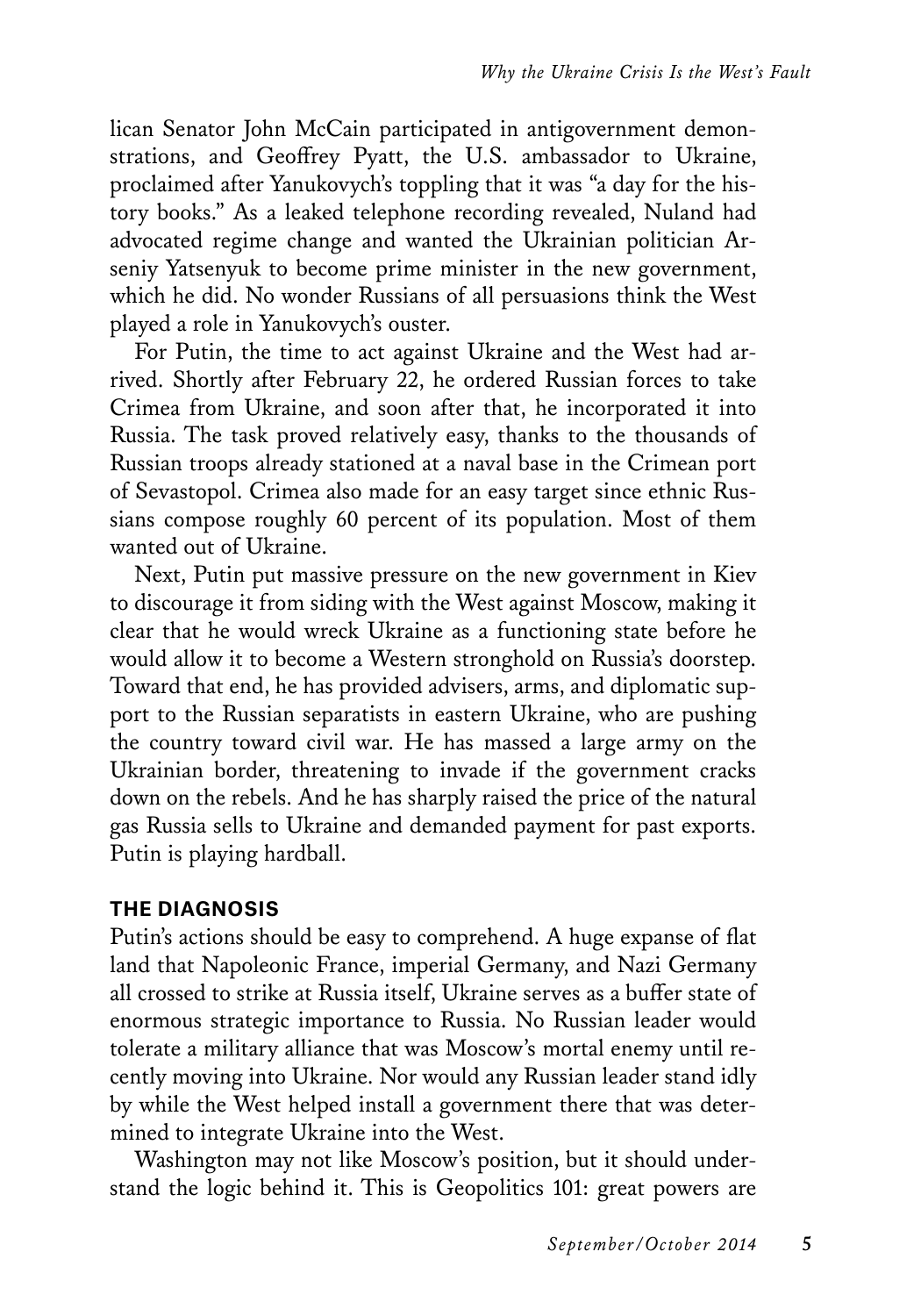always sensitive to potential threats near their home territory. After all, the United States does not tolerate distant great powers deploying military forces anywhere in the Western Hemisphere, much less on its borders. Imagine the outrage in Washington if China built an impressive military alliance and tried to include Canada and Mexico in it. Logic aside, Russian leaders have told their Western counterparts

*Imagine the outrage if China built an impressive military alliance and tried to include Canada and Mexico in it.*

on many occasions that they consider NATO expansion into Georgia and Ukraine unacceptable, along with any effort to turn those countries against Russia—a message that the 2008 Russian-Georgian war also made crystal clear.

Officials from the United States and its European allies contend that they

tried hard to assuage Russian fears and that Moscow should understand that NATO has no designs on Russia. In addition to continually denying that its expansion was aimed at containing Russia, the alliance has never permanently deployed military forces in its new member states. In 2002, it even created a body called the NATO-Russia Council in an effort to foster cooperation. To further mollify Russia, the United States announced in 2009 that it would deploy its new missile defense system on warships in European waters, at least initially, rather than on Czech or Polish territory. But none of these measures worked; the Russians remained steadfastly opposed to NATO enlargement, especially into Georgia and Ukraine. And it is the Russians, not the West, who ultimately get to decide what counts as a threat to them.

To understand why the West, especially the United States, failed to understand that its Ukraine policy was laying the groundwork for a major clash with Russia, one must go back to the mid-1990s, when the Clinton administration began advocating NATO expansion. Pundits advanced a variety of arguments for and against enlargement, but there was no consensus on what to do. Most eastern European émigrés in the United States and their relatives, for example, strongly supported expansion, because they wanted NATO to protect such countries as Hungary and Poland. A few realists also favored the policy because they thought Russia still needed to be contained.

But most realists opposed expansion, in the belief that a declining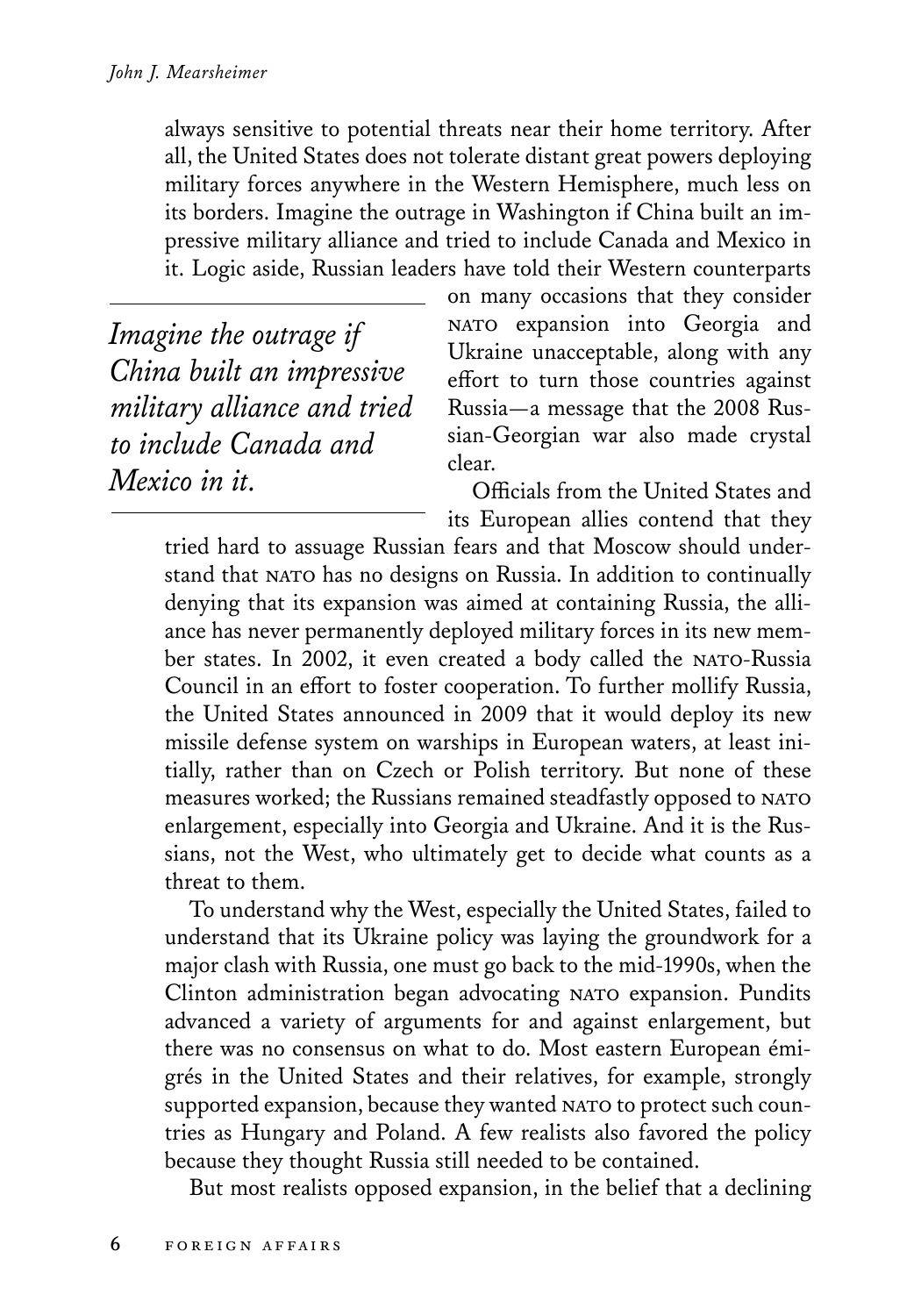great power with an aging population and a one-dimensional economy did not in fact need to be contained. And they feared that enlargement would only give Moscow an incentive to cause trouble in eastern Europe. The U.S. diplomat George Kennan articulated this perspective in a 1998 interview, shortly after the U.S. Senate approved the first round of NATO expansion. "I think the Russians will gradually react quite adversely and it will affect their policies," he said. "I think it is a tragic mistake. There was no reason for this whatsoever. No one was threatening anyone else."

Most liberals, on the other hand, favored enlargement, including many key members of the Clinton administration. They believed that the end of the Cold War had fundamentally transformed international politics and that a new, postnational order had replaced the realist logic that used to govern Europe. The United States was not only the "indispensable nation," as Secretary of State Madeleine Albright put it; it was also a benign hegemon and thus unlikely to be viewed as a threat in Moscow. The aim, in essence, was to make the entire continent look like western Europe.

And so the United States and its allies sought to promote democracy in the countries of eastern Europe, increase economic interdependence among them, and embed them in international institutions. Having won the debate in the United States, liberals had little difficulty convincing their European allies to support NATO enlargement. After all, given the EU's past achievements, Europeans were even more wedded than Americans to the idea that geopolitics no longer mattered and that an all-inclusive liberal order could maintain peace in Europe.

So thoroughly did liberals come to dominate the discourse about European security during the first decade of this century that even as the alliance adopted an open-door policy of growth, NATO expansion faced little realist opposition. The liberal worldview is now accepted dogma among U.S. officials. In March, for example, President Barack Obama delivered a speech about Ukraine in which he talked repeatedly about "the ideals" that motivate Western policy and how those ideals "have often been threatened by an older, more traditional view of power." Secretary of State John Kerry's response to the Crimea crisis reflected this same perspective: "You just don't in the twentyfirst century behave in nineteenth-century fashion by invading another country on completely trumped-up pretext."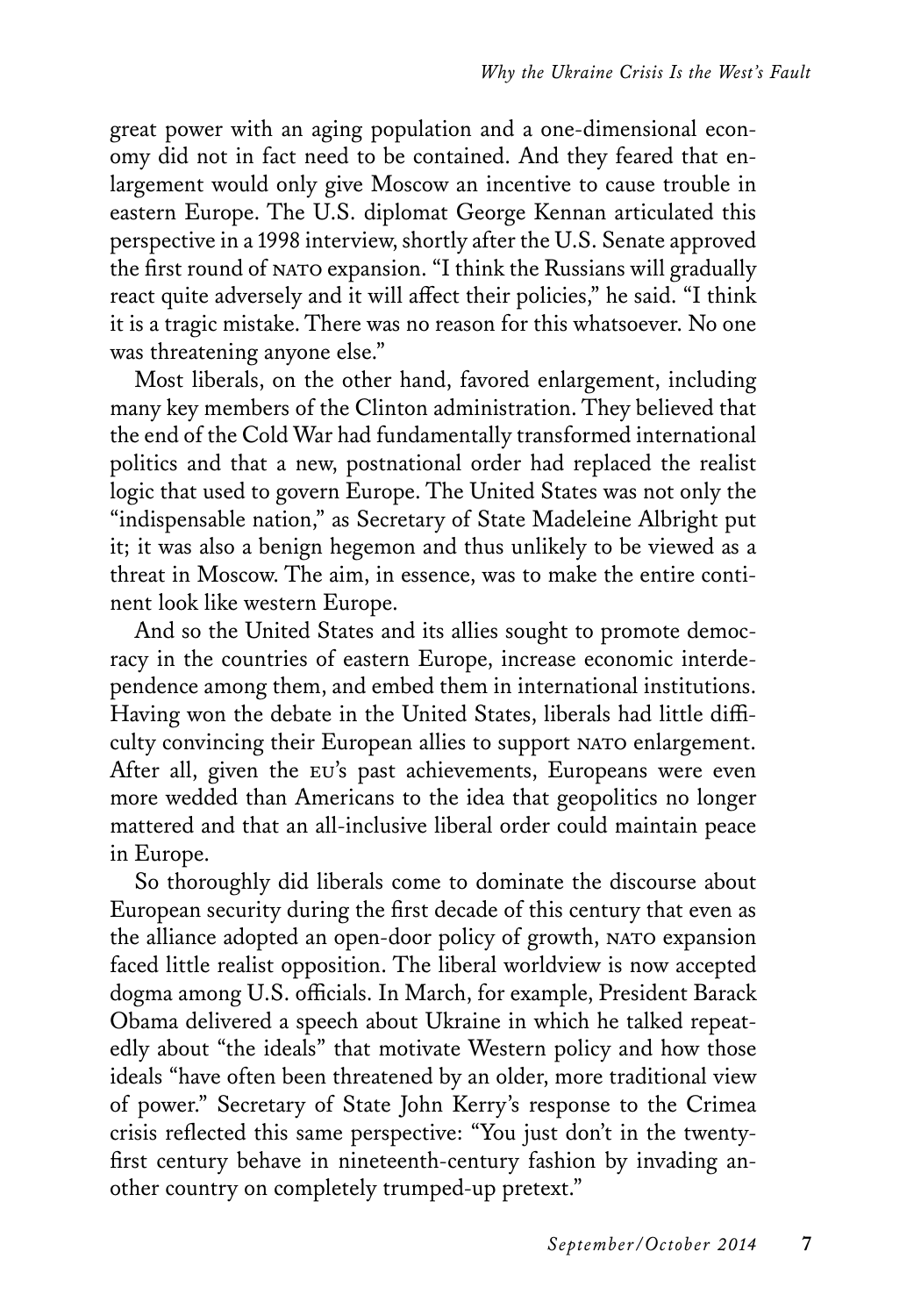In essence, the two sides have been operating with different playbooks: Putin and his compatriots have been thinking and acting according to realist dictates, whereas their Western counterparts have been adhering to liberal ideas about international politics. The result is that the United States and its allies unknowingly provoked a major crisis over Ukraine.

#### **BLAME GAME**

In that same 1998 interview, Kennan predicted that NATO expansion would provoke a crisis, after which the proponents of expansion would "say that we always told you that is how the Russians are." As if on cue, most Western officials have portrayed Putin as the real culprit in the Ukraine predicament. In March, according to *The New York Times*, German Chancellor Angela Merkel implied that Putin was irrational, telling Obama that he was "in another world." Although Putin no doubt has autocratic tendencies, no evidence supports the charge that he is mentally unbalanced. On the contrary: he is a first-class strategist who should be feared and respected by anyone challenging him on foreign policy.

Other analysts allege, more plausibly, that Putin regrets the demise of the Soviet Union and is determined to reverse it by expanding Russia's borders. According to this interpretation, Putin, having taken Crimea, is now testing the waters to see if the time is right to conquer Ukraine, or at least its eastern part, and he will eventually behave aggressively toward other countries in Russia's neighborhood. For some in this camp, Putin represents a modern-day Adolf Hitler, and striking any kind of deal with him would repeat the mistake of Munich. Thus, NATO must admit Georgia and Ukraine to contain Russia before it dominates its neighbors and threatens western Europe.

This argument falls apart on close inspection. If Putin were committed to creating a greater Russia, signs of his intentions would almost certainly have arisen before February 22. But there is virtually no evidence that he was bent on taking Crimea, much less any other territory in Ukraine, before that date. Even Western leaders who supported NATO expansion were not doing so out of a fear that Russia was about to use military force. Putin's actions in Crimea took them by complete surprise and appear to have been a spontaneous reaction to Yanukovych's ouster. Right afterward, even Putin said he opposed Crimean secession, before quickly changing his mind.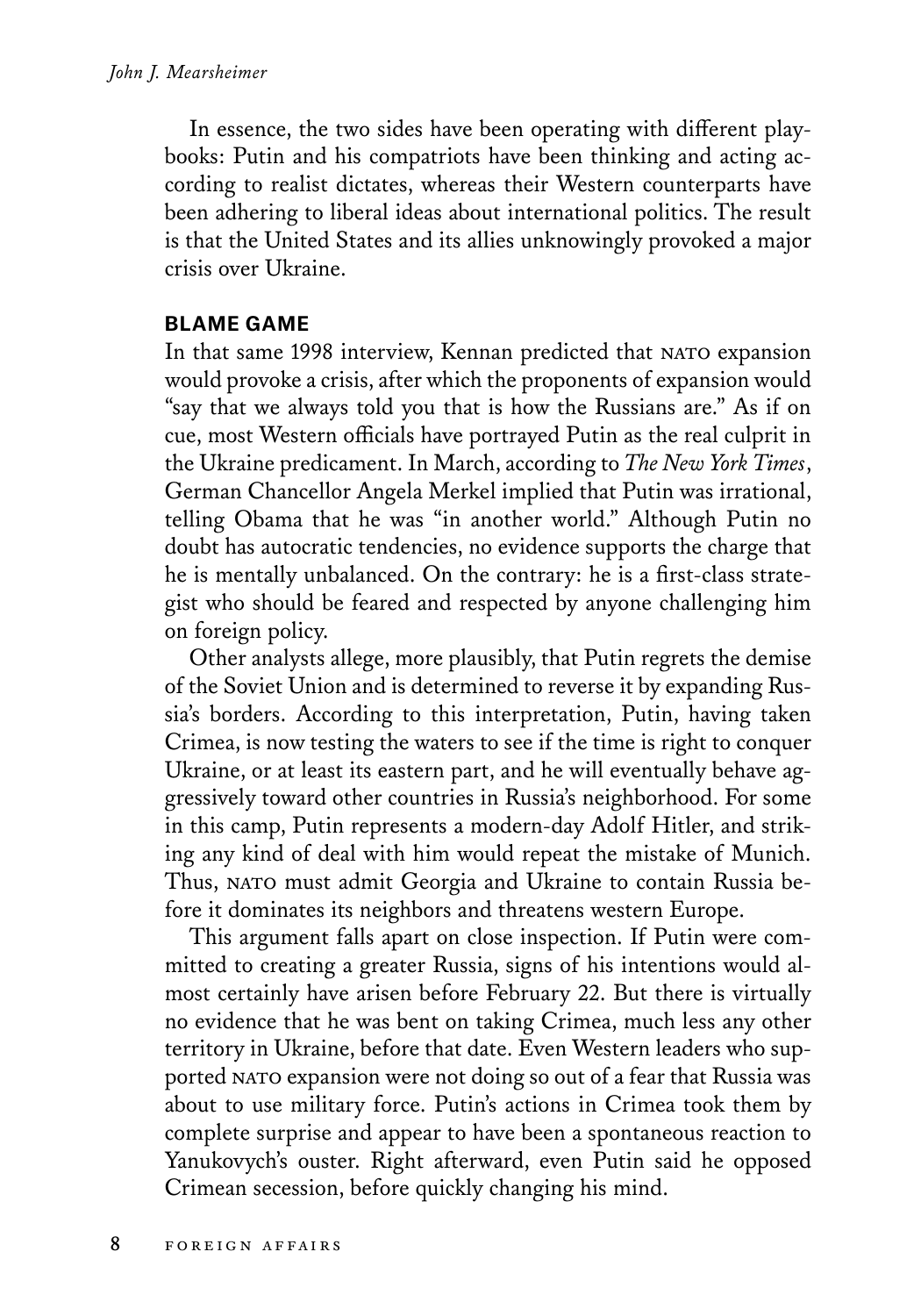Besides, even if it wanted to, Russia lacks the capability to easily conquer and annex eastern Ukraine, much less the entire country. Roughly 15 million people—one-third of Ukraine's population—live between the Dnieper River, which bisects the country, and the Russian border. An overwhelming majority of those people want to remain part of Ukraine and would surely resist a Russian occupation. Furthermore, Russia's mediocre army, which shows few signs of turning into a modern Wehrmacht, would have little chance of pacifying all of Ukraine. Moscow is also poorly positioned to pay for a costly occupation; its weak economy would suffer even more in the face of the resulting sanctions.

But even if Russia did boast a powerful military machine and an impressive economy, it would still probably prove unable to successfully occupy Ukraine. One need only consider the Soviet and U.S. experiences in Afghanistan, the U.S. experiences in Vietnam and Iraq, and the Russian experience in Chechnya to be reminded that military occupations usually end badly. Putin surely understands that trying to subdue Ukraine would be like swallowing a porcupine. His response to events there has been defensive, not offensive.

### **A WAY OUT**

Given that most Western leaders continue to deny that Putin's behavior might be motivated by legitimate security concerns, it is unsurprising that they have tried to modify it by doubling down on their existing policies and have punished Russia to deter further aggression. Although Kerry has maintained that "all options are on the table," neither the United States nor its NATO allies are prepared to use force to defend Ukraine. The West is relying instead on economic sanctions to coerce Russia into ending its support for the insurrection in eastern Ukraine. In July, the United States and the EU put in place their third round of limited sanctions, targeting mainly high-level individuals closely tied to the Russian government and some high-pro file banks, energy companies, and defense firms. They also threatened to unleash another, tougher round of sanctions, aimed at whole sectors of the Russian economy.

Such measures will have little effect. Harsh sanctions are likely off the table anyway; western European countries, especially Germany, have resisted imposing them for fear that Russia might retaliate and cause serious economic damage within the EU. But even if the United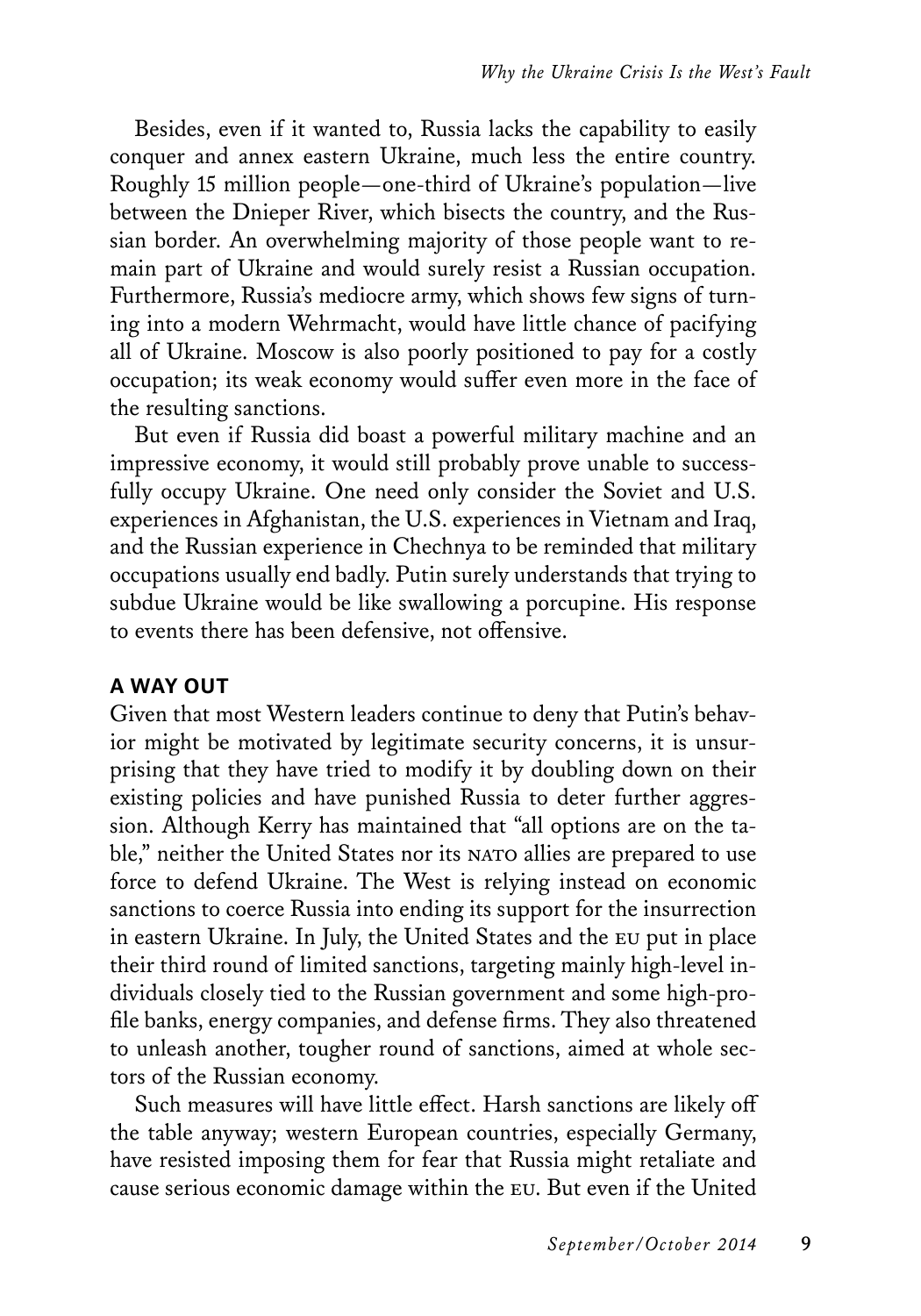States could convince its allies to enact tough measures, Putin would probably not alter his decision-making. History shows that countries will absorb enormous amounts of punishment in order to protect their core strategic interests. There is no reason to think Russia represents an exception to this rule.

Western leaders have also clung to the provocative policies that precipitated the crisis in the first place. In April, U.S. Vice President Joseph Biden met with Ukrainian legislators and told them, "This is a second opportunity to make good on the original promise made by the Orange Revolution." John Brennan, the director of the CIA, did not help things when, that same month, he visited Kiev on a trip the White House said was aimed at improving security cooperation with the Ukrainian government.

The EU, meanwhile, has continued to push its Eastern Partnership. In March, José Manuel Barroso, president of the European Commission, summarized EU thinking on Ukraine, saying, "We have a debt, a duty of solidarity with that country, and we will work to have them as close as possible to us." And sure enough, on June 27, the EU and Ukraine signed the economic agreement that Yanukovych had fatefully rejected seven months earlier. Also in June, at a meeting of NATO members' foreign ministers, it was agreed that the alliance would remain open to new members, although the foreign ministers refrained from mentioning Ukraine by name. "No third country has a veto over NATO enlargement," announced Anders Fogh Rasmussen, NATO's secretary-general. The foreign ministers also agreed to support various measures to improve Ukraine's military capabilities in such areas as command and control, logistics, and cyberdefense. Russian leaders have naturally recoiled at these actions; the West's response to the crisis will only make a bad situation worse.

There is a solution to the crisis in Ukraine, however—although it would require the West to think about the country in a fundamentally new way. The United States and its allies should abandon their plan to westernize Ukraine and instead aim to make it a neutral buffer between NATO and Russia, akin to Austria's position during the Cold War. Western leaders should acknowledge that Ukraine matters so much to Putin that they cannot support an anti-Russian regime there. This would not mean that a future Ukrainian government would have to be pro-Russian or anti-NATO. On the contrary, the goal should be a sovereign Ukraine that falls in neither the Russian nor the Western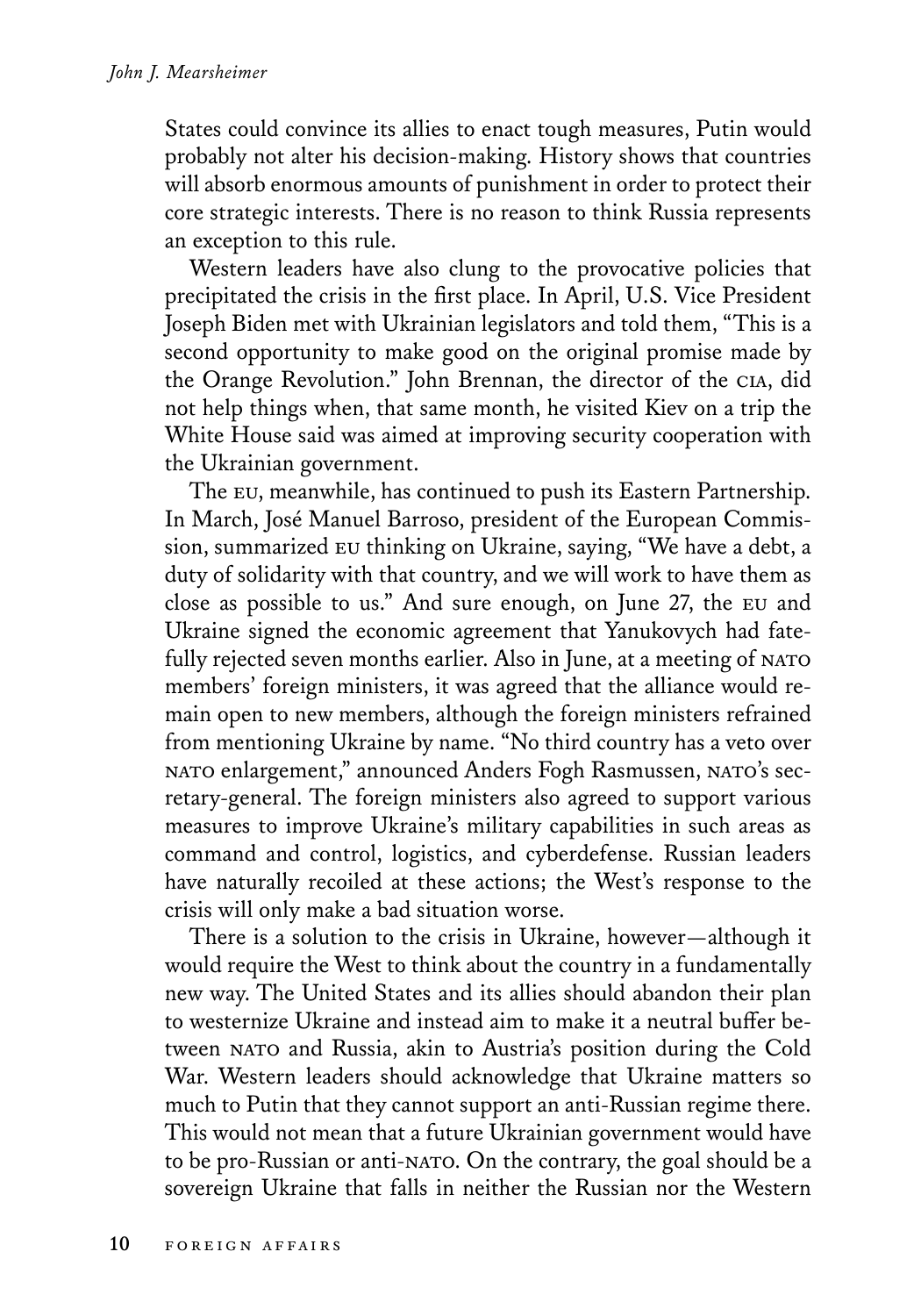camp.

To achieve this end, the United States and its allies should publicly rule out NATO's expansion into both Georgia and Ukraine. The West should also help fashion an economic rescue plan for Ukraine funded jointly by the EU, the International Monetary Fund, Russia, and the United States—a proposal that Moscow should welcome, given its

interest in having a prosperous and stable Ukraine on its western flank. And the West should considerably limit its social-engineering efforts inside Ukraine. It is time to put an end to Western support for another Orange Revolution. Nevertheless, U.S. and European leaders should encourage Ukraine to respect minority rights, es-

*The United States and its allies should abandon their plan to westernize Ukraine and instead aim to make it a neutral bu!er.*

pecially the language rights of its Russian speakers.

Some may argue that changing policy toward Ukraine at this late date would seriously damage U.S. credibility around the world. There would undoubtedly be certain costs, but the costs of continuing a misguided strategy would be much greater. Furthermore, other countries are likely to respect a state that learns from its mistakes and ultimately devises a policy that deals effectively with the problem at hand. That option is clearly open to the United States.

One also hears the claim that Ukraine has the right to determine whom it wants to ally with and the Russians have no right to prevent Kiev from joining the West. This is a dangerous way for Ukraine to think about its foreign policy choices. The sad truth is that might often makes right when great-power politics are at play. Abstract rights such as self-determination are largely meaningless when powerful states get into brawls with weaker states. Did Cuba have the right to form a military alliance with the Soviet Union during the Cold War? The United States certainly did not think so, and the Russians think the same way about Ukraine joining the West. It is in Ukraine's interest to understand these facts of life and tread carefully when dealing with its more powerful neighbor.

Even if one rejects this analysis, however, and believes that Ukraine has the right to petition to join the EU and NATO, the fact remains that the United States and its European allies have the right to reject these requests. There is no reason that the West has to accommodate